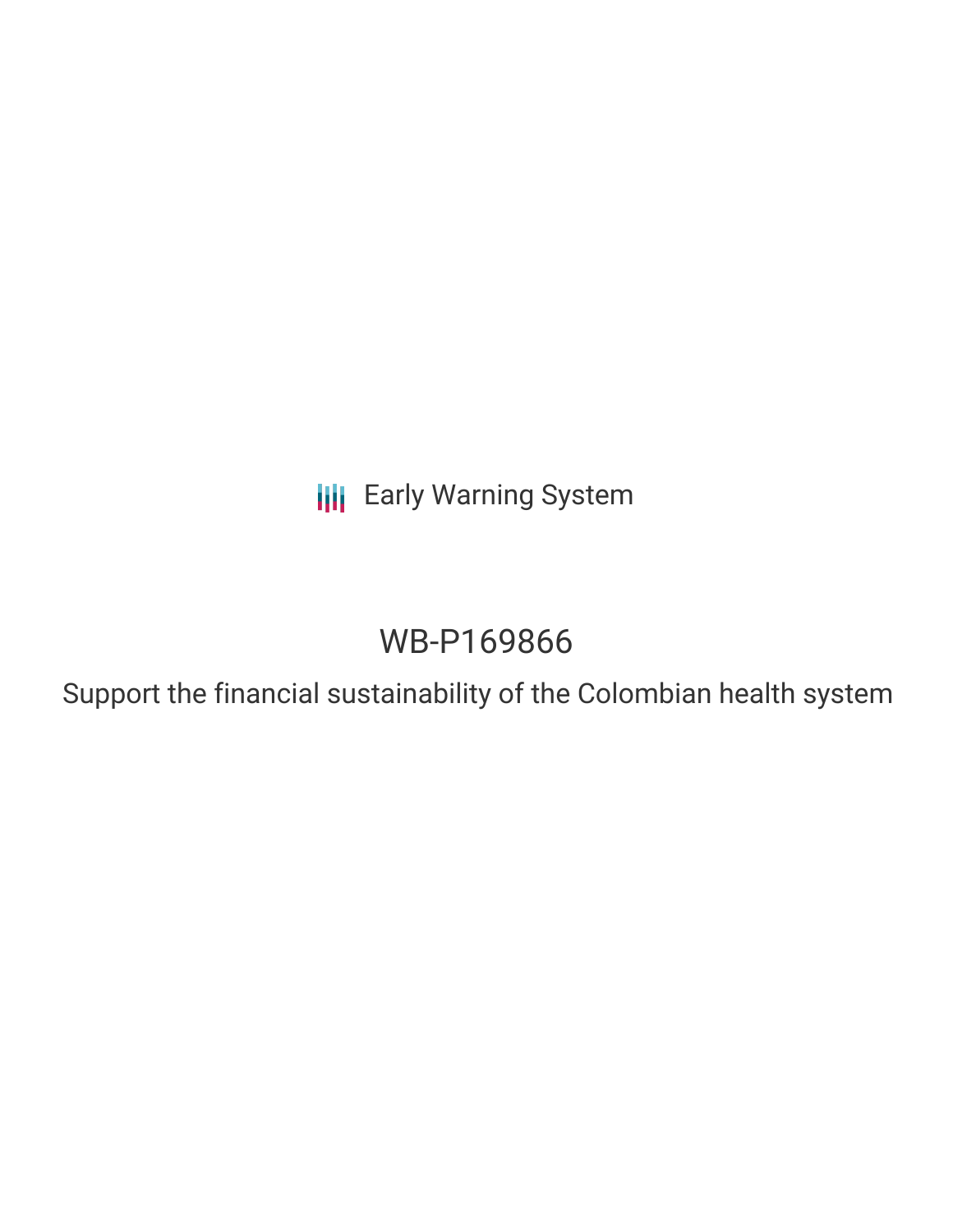

# Early Warning System Support the financial sustainability of the Colombian health system

#### **Quick Facts**

| <b>Countries</b>               | Colombia                    |
|--------------------------------|-----------------------------|
| <b>Financial Institutions</b>  | World Bank (WB)             |
| <b>Status</b>                  | Proposed                    |
| <b>Bank Risk Rating</b>        | U                           |
| <b>Voting Date</b>             | 2020-03-26                  |
| <b>Borrower</b>                | Government of Colombia      |
| <b>Sectors</b>                 | <b>Education and Health</b> |
| <b>Investment Amount (USD)</b> | \$200.00 million            |
| <b>Project Cost (USD)</b>      | \$200.00 million            |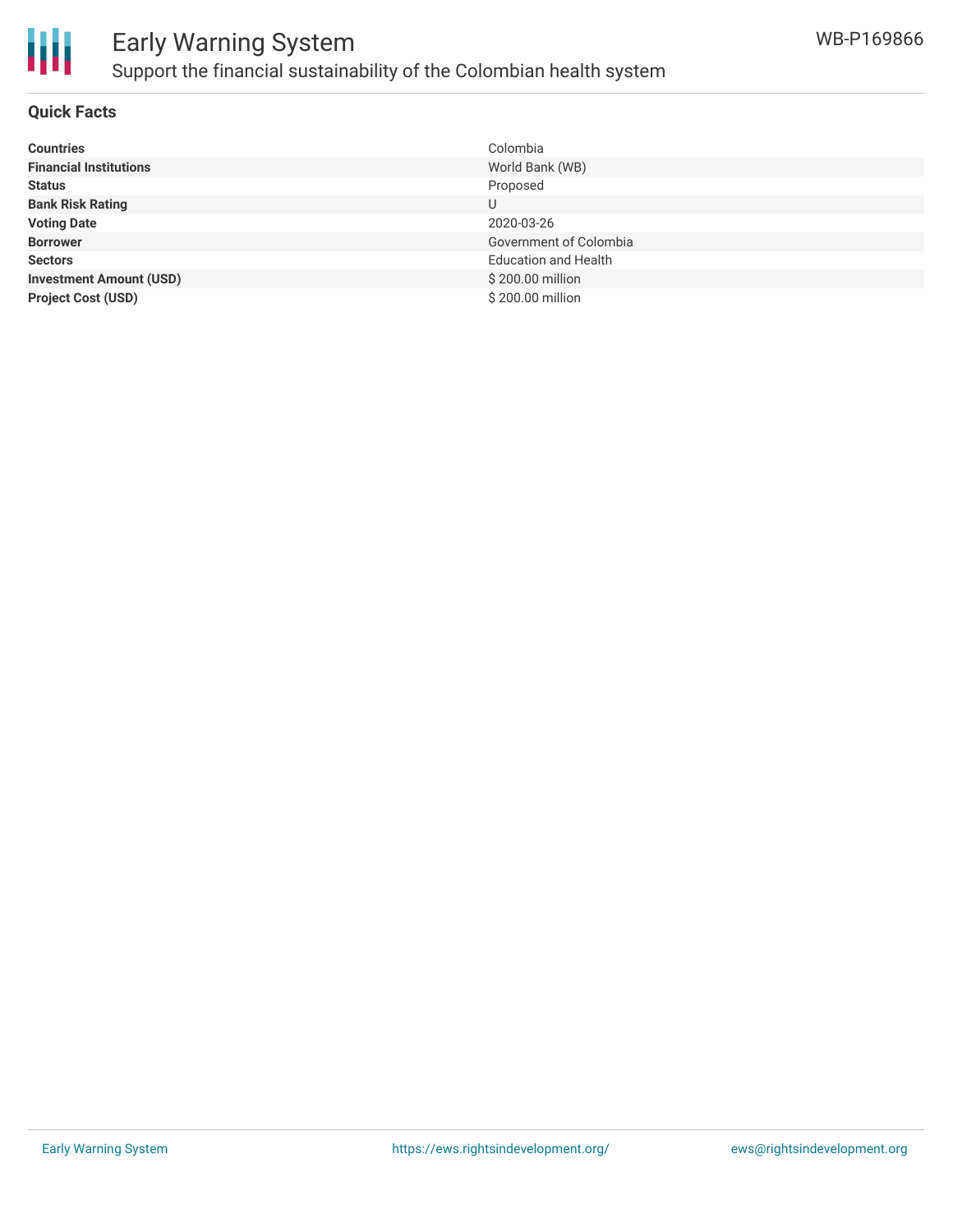

### **Project Description**

To support the medium and long-term financial sustainability of the health sector through improvements in quality and efficiency in the delivery of healthcare services.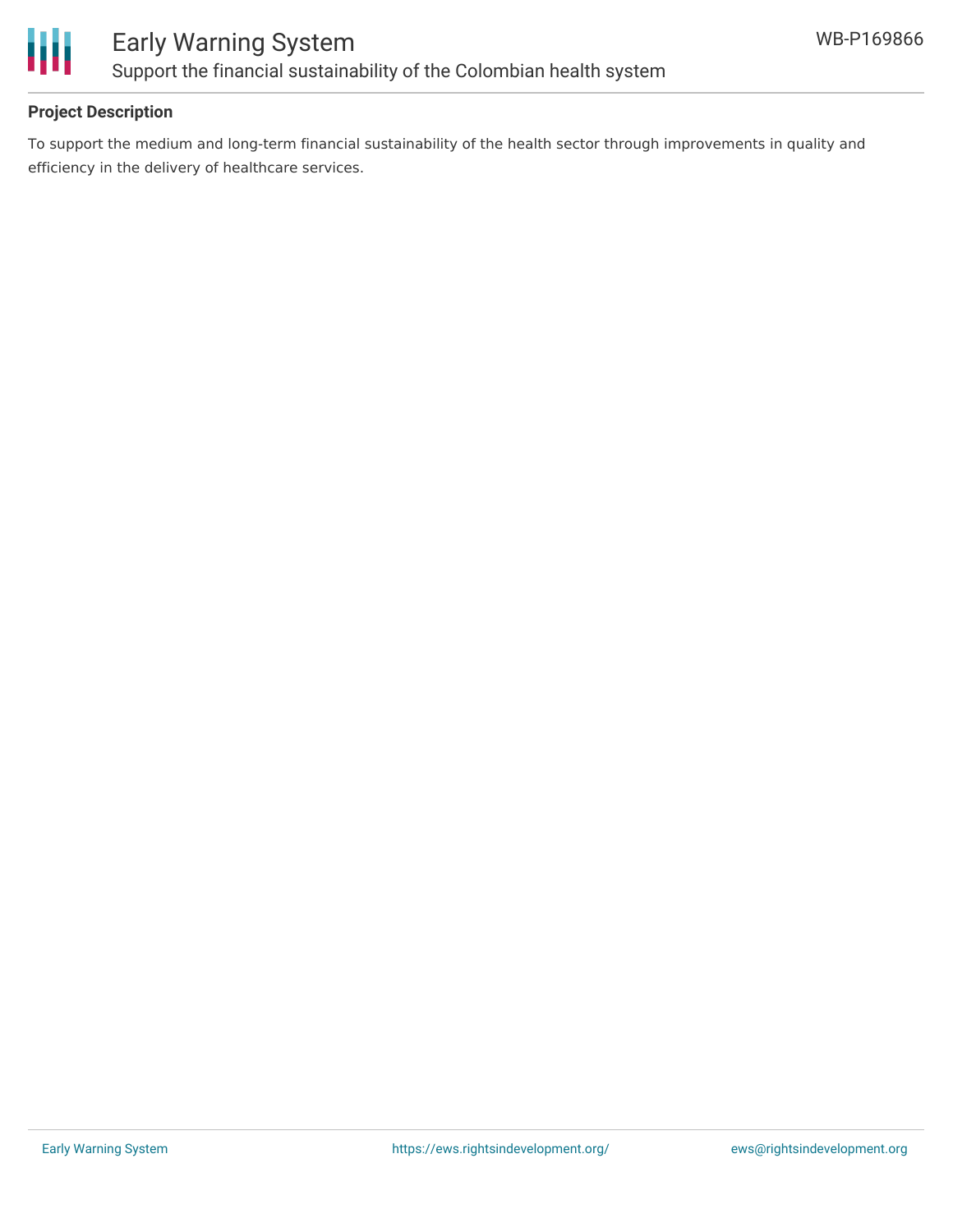

# Early Warning System Support the financial sustainability of the Colombian health system

### **Investment Description**

World Bank (WB)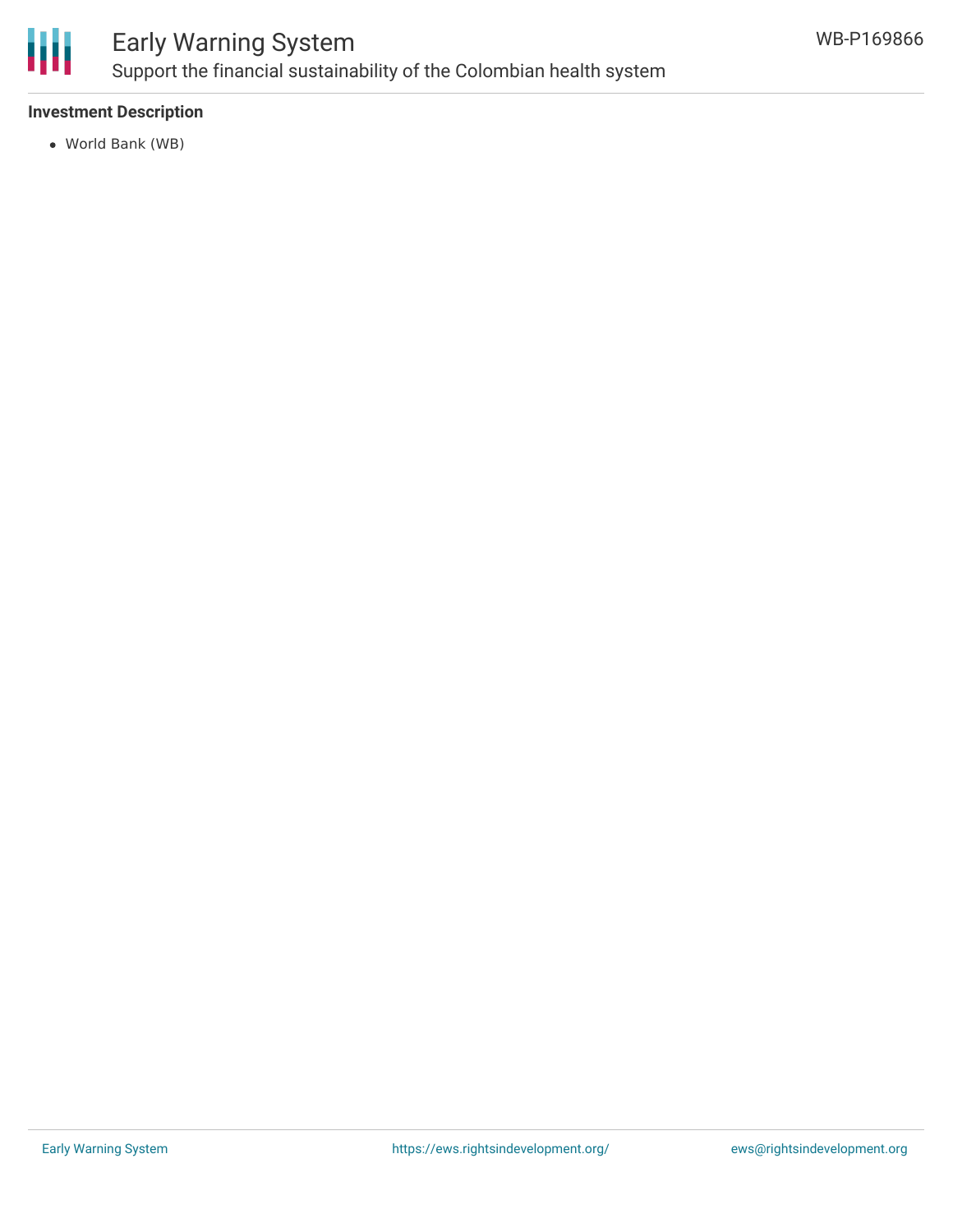

#### **Contact Information**

ACCOUNTABILITY MECHANISM OF WORLD BANK

The World Bank Inspection Panel is the independent complaint mechanism and fact-finding body for people who believe they are likely to be, or have been, adversely affected by a World Bank-financed project. If you submit a complaint to the Inspection Panel, they may investigate to assess whether the World Bank is following its own policies and procedures for preventing harm to people or the environment. You can contact the Inspection Panel or submit a complaint by emailing ipanel@worldbank.org. You can learn more about the Inspection Panel and how to file a complaint at: http://ewebapps.worldbank.org/apps/ip/Pages/Home.aspx.